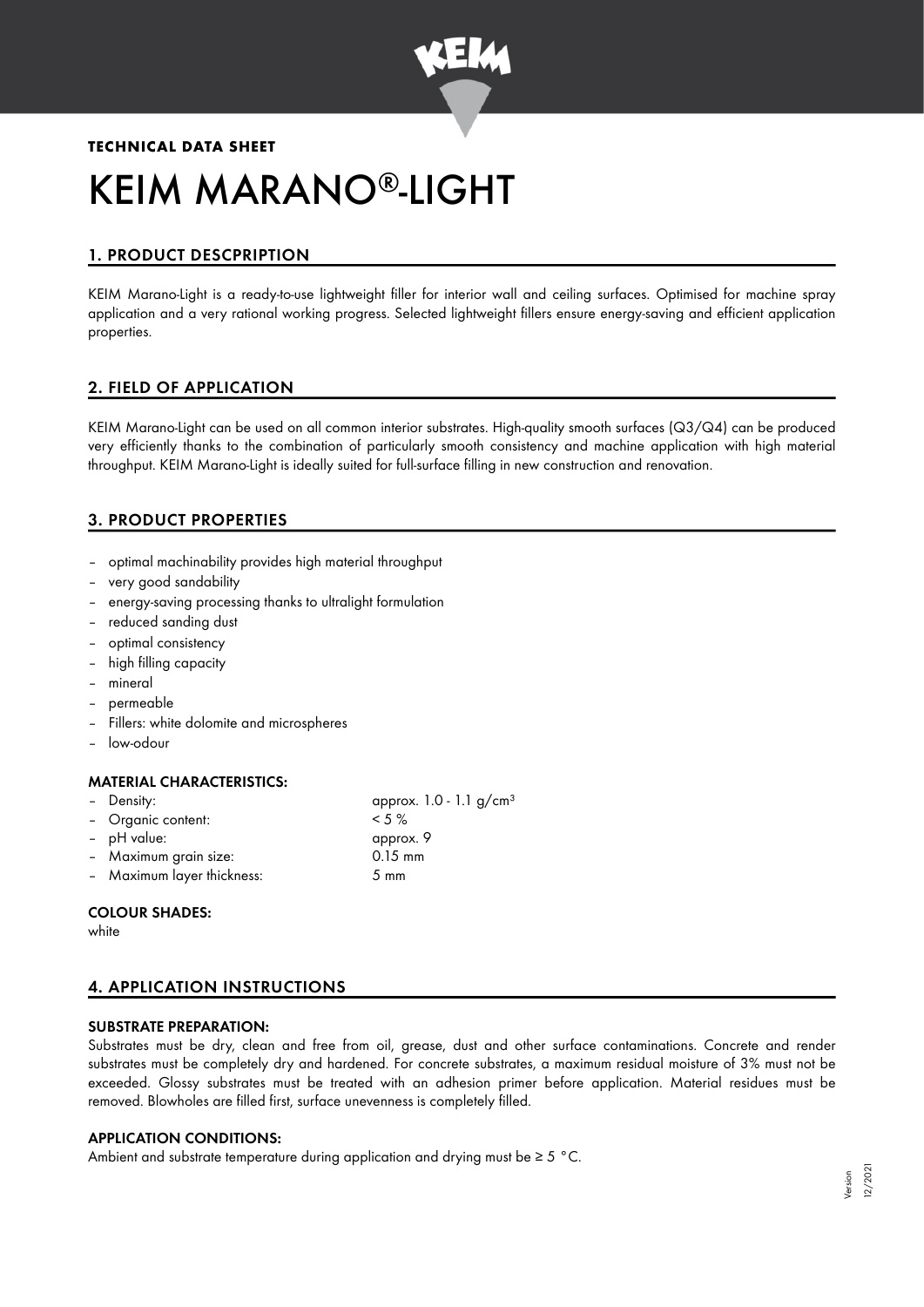#### APPLICATION:

Professional equipment should be used (nozzle ≥ 525 without filter) to achieve best results when airless spraying. For information on suitable airless nozzles: see data sheet on airless technology.

Note: The hose used must be 3/8 or 1/2 inch. Nozzle sizes to be used may vary depending on the temperature. It is therefore recommended to test them out in advance. Gun and equipment filters must be removed! The distance to the surface should be approx. 30 cm when spraying, the gun should be held perpendicular to the surface. When applying, move the gun evenly and parallel to the surface. First spray horizontally and then apply crosswise. Allow KEIM Marano-Light to dry completely after application. The filler can be sanded with a fine grit sandpaper (at least 120 grit). We recommend priming with KEIM Soliprim before painting with an KEIM interior paint. The filler must be coated with a suitable interior paint, e.g. KEIM Innostar, KEIM Innopro or KEIM Innotop.

#### DRYING TIME:

Can be overcoated after 24 hours at the earliest (at 23°C and 50% RH). At higher relative humidity, layer thicknesses and/ or lower temperatures, drying is delayed accordingly.

#### CONSUMPTION:

These material consumption values are guide values for smooth substrates. Exact consumption values must be determined by means of test areas.

#### CLEANING OF TOOLS:

Clean immediately with water.

## 5. PACKAGING

| <b>Container content</b> | Unit of measure | Quantity on pallet | Type of container |
|--------------------------|-----------------|--------------------|-------------------|
|                          |                 | 4C                 | baa               |
|                          |                 | 33                 | bucket            |

## 6. STORAGE

| max. storage time | <b>Storage conditions</b>                                                                   |
|-------------------|---------------------------------------------------------------------------------------------|
| 12 months         | cool<br>frost-free<br>keep container tightly sealed.<br>protected from heat and direct sun. |

## 7. DISPOSAL

For disposal information refer to section 13 of the safety data sheet.

#### EC WASTE CODE:

Waste code: 08 02 99

## 8. SAFETY INSTRUCTIONS

Please, refer to the Material Safety Data Sheet.

GISCODE: GIS code: BSW 20